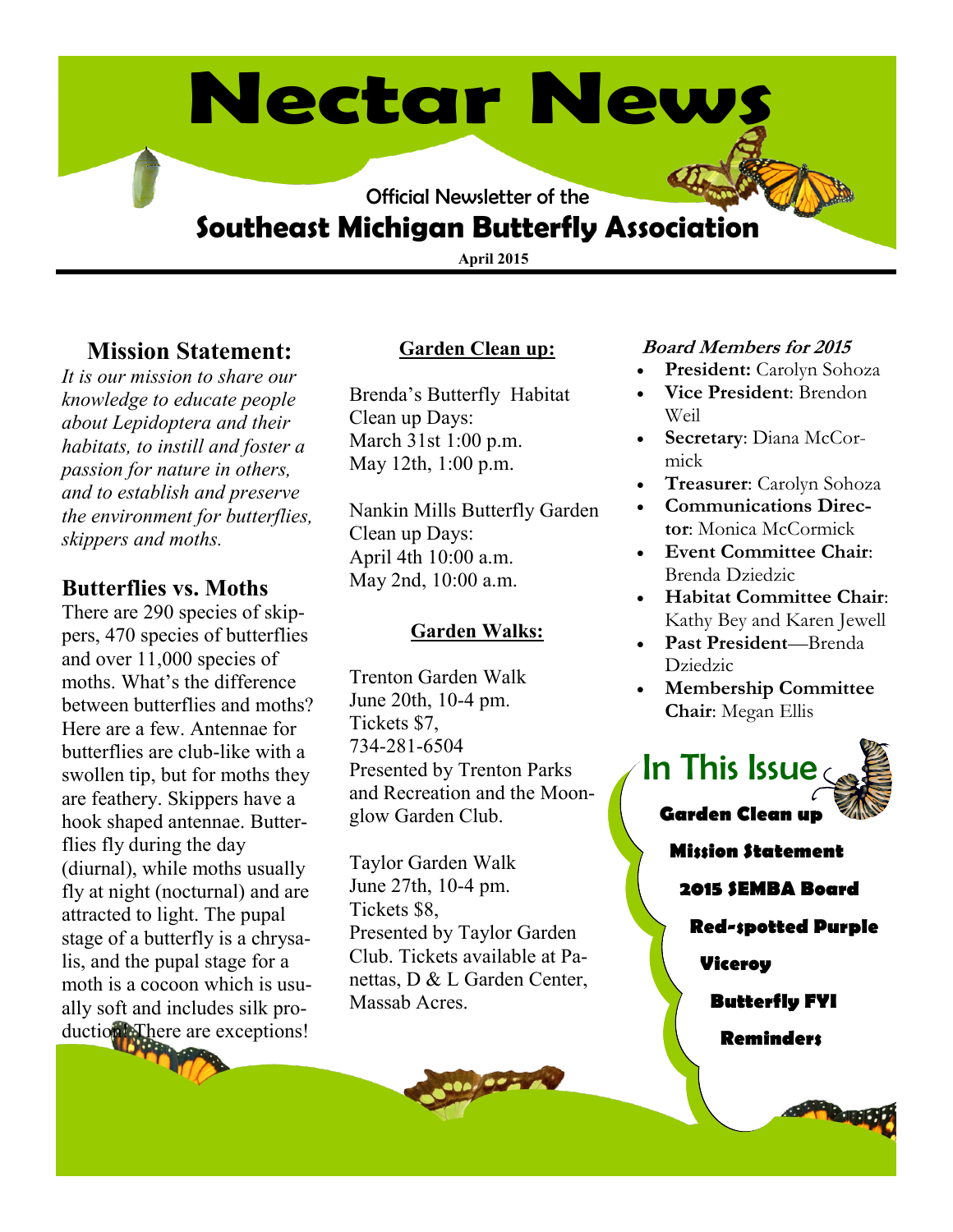

**Red - spotted Purple Butterfly** Scientific Name: *Limenitis arthemis*

**Wing Span**: 3 - 3.5 inches

**Host plants**: Black cherry, willow, poplars, aspens, apple, pear, oak, birch, hawthorn, and a few more.

**Habitat**: Open woodland, forest edges.

**Discussion**: This butterfly ranks high among North America's showiest butterflies. They can sometimes be confused with swallowtail butterflies because of the brilliant blue on the dorsal hindwings, but the red-spotted purple lacks eyespots and tail. They are fond of animal scat an rotten fruit! They mimic the toxic Pipevine Swallowtail to gain protection from predators such as birds. They have 2 broods each year.

**Caterpillar**: Resemble bird droppings. Overwinters in the larval stage in a hibernaculum.

**Egg**: Gray-green, laid singly on tips of host leaves.

**Viceroy Butterfly** Scientific Name: *Limenitis archippus*

**Wing Span**: 2.5 - 3.25 inches

**Host plants**: willow, cottonwood, aspen, poplar.

**Habitat**: Wetlands, pod edges, moist areas supporting willows.

**Discussion**: This butterfly is often confused with the monarch. However, it can easily be separated from that species by the presence of a narrow black curved bar across the middle of the dorsal hindwing. They are smaller than the monarch and have a more rapid flight, holding their wings flat when gliding, rather then the v-shaped glide of the monarchs. They have 2 broods each year.

**Caterpillar**: Resemble bird droppings and overwinters in the larval stage in a hibernaculum.

**Egg**: Gray-green, laid singly on tip of host leaves.



**Viceroy**



**Red-spotted Purple**



**Red-spotted Purple hibernaculum**



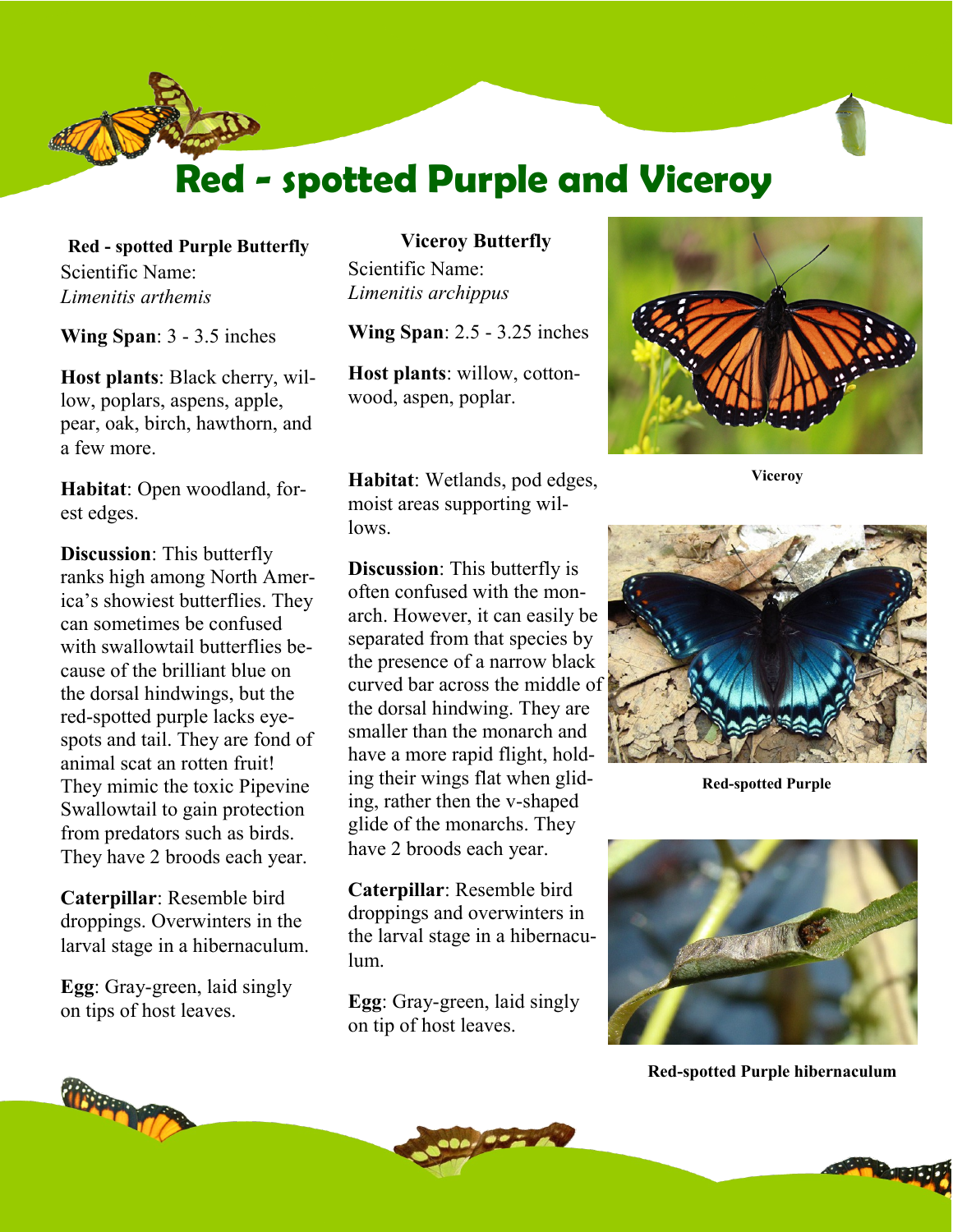## **Butterfly FYI**

#### **Association For Butterflies** of-

fers class on rearing butterflies, diseases of butterflies, raising monarchs in the classroom, and more! Our co -founder, Brenda, and secretary, Diana, have taken some of these classes and they were excellent.

The " Diseases Prevention in Lepidoptera" online class offered over the winter in February was a great way to learn about common diseases of butterflies and ways to practice good hygiene/ disinfection of rearing cages. We learned that overcrowding them in the rearing cages can cause stress and lead to a disease. Changing their food, temperature, moisture in the containers can cause stress in the caterpillars also. These stresses can make them susceptible to diseases.

Some of the butterfly diseases we learned about were viruses, bacteria, parasites, fungi. N.P.V. (Nuclear Polyhedrosis Vi-

rus) is a virus that kills the caterpillars, it has a distinctive foul smell and the caterpillar is often found hanging in an inverted 'V' shape with liquid coming out. O.E. (Ophryocystis elektroscirrha) is a parasite that can be identified on the monarch's abdomen, blacker than normal abdomens due to the OE spores on them. There are also bacteria (bT, serratia, asperillus niger) and fungi (Nosema, Vairimorpha) to name few! Great class.

AFB also declares a Butterfly Education and Awareness Day (BEAD) as the first Saturday in June! This year June 6th! Celebrate butterflies and raise public awareness! Check out their website at www.forbutterflies.org.

*The Association for Butterflies is a non-profit organization dedicated to the welfare of butterflies through conservation, research, education, and support to professional butterfly farmers.*

#### **Hibernacula Hunt**

This year Brenda Dziedzic would like to have lots of Red-spotted Purples and Viceroys in Brenda's Butterfly Habitat. If that happens, she'll be able to give away lots of their caterpillars to her guest. If you would like to join her **Wed, April 8 at 2pm**, We will be looking for their hibernacula. We will be meeting at the driveway behind the Haggerty Corporate Park. It is located on Haggerty between Palmer and Michigan Ave on the West side in Canton, MI. You can also meet her at her house at 1:30 pm. Wear boots. Last year there was water that was several inches deep. If it is raining, we will reschedule the walk for Sat, April 11 at 1pm. If you like, you can bring hand clippers and a bucket to carry things in, but it is not necessary.

John Blair speaking at Wild Birds Unlimited in Canton April 25th, 1 pm. "Butterfly Gardening in Your Yard".

**Remind** 

Brenda Dziedzic speaking at Barson's Greenhouse April 25th, 1 pm." Butterfly Gardens".

Wildflowers Folklore Presentation with Carol Clements, Nankin Mills, 1 pm, \$2 fee, April 25th.

Garden, Native Plant workshops with Cheryl English, seminars, Garden Walks, www.detroitgarden center.org, \$ Fee.

"Singing Insects" April 12th, 2pm, MI Botanical Club, @ Heritage Park Visitors Center, Farmington Hills.

#### Fun Facts

 The largest moth in the world the atlas moth - has a wingspan of some 12 inches; the smallest - the pygmy moth - has a wingspan of about 1/10 of an inch.

 The largest butterfly - the goliath birdwing - has a wingspan of about 11 inches; the smallest - the pygmy blue - has a wingspan of about 1/4 of an inch.

 Certain species of moths are born with no proboscis.